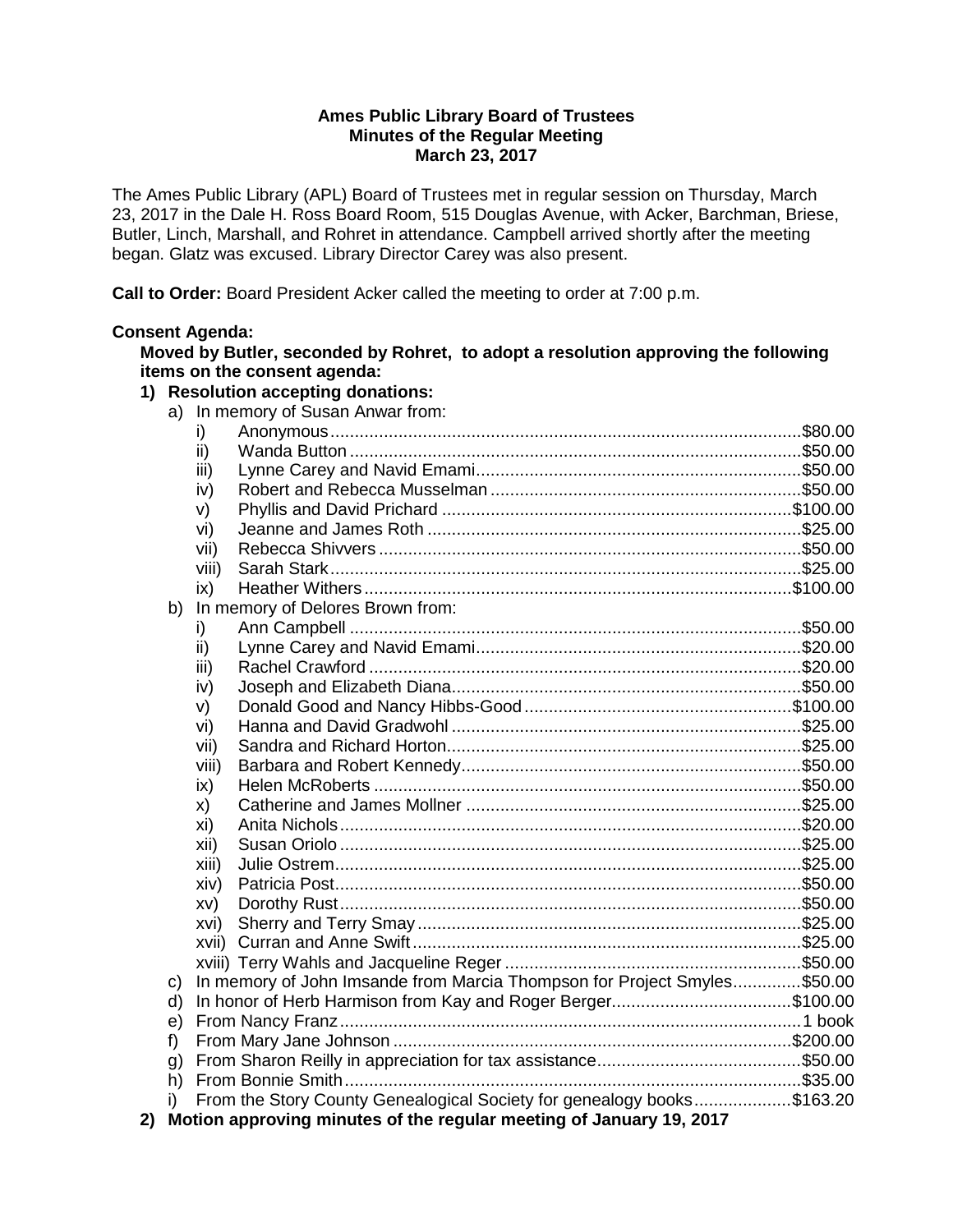- **3) Motion approving minutes of the Executive Committee Meeting of February 24, 2017**
- **4) Motion approving payment of claims 1/1/2017 – 1/31/2017**

**5) Motion approving payment of claims 2/1/2017 – 2/28/2017**

**Vote on Motion: 6-0. Motion approved unanimously. Resolution No. 2017-L005 adopted.**

Campbell arrived at 7:01 p.m.

## **Public Forum:** None.

**Staff Survey Analysis:** Dr. Kathy Hansich, Senior Lecturer in Industrial and Organizational Psychology, and Iowa State University students Samantha Basar and Jake Jansen, who are serving as Human Resources Interns for the Library, were introduced. The students presented results and analysis of a staff survey that was conducted in October 2016. The intent was to measure job satisfaction and engagement, identify staff members' concerns or problems, their feelings about workplace communications, and the level of comfort with the concept of serving as hosts within the Library. The interns used existing surveys that had national norms, as well as one (on customer service) that Ms. Basar created specifically for APL. The interns reported that there was an 85% response rate and the results revealed a high level of satisfaction with co-workers and the work environment.

It was noted that this initial survey could be used for future comparisons. Although a survey interval has not yet been determined, Dr. Hanisch said the data will be kept for that purpose. Carey stated that, based on the survey results, the Management Team is forming a pay study team and an internal communications team.

**Ames Public Library Friends Foundation (APLFF) Joint Donor Recognition Committee Report:** APLFF Development Director Liz Beck joined the group for discussion of the materials presented in the packet. She stated that within a month of starting her job, two people asked her what it would cost to have someone in their family honored with a plaque on the wall. She feels there are people waiting to make a donation, so she wanted to explore the possibility of establishing a donor recognition wall and policy.

Carey said the proposal is in line with the thresholds that were set for the building project donor wall, and felt a policy would allow Beck to seek donations and respond to those who have made specific requests. Beck added that while an expanded donor wall would be one way to cultivate donors, having a program like this would not preclude the Library or APLFF from doing other kinds of recognition. She also stressed that recognition and appreciation of donations never affects the level of service the Library provides to anyone.

The trustees voiced no objections to establishment of a policy and indicated that the committee should continue to refine the proposal and iron out procedural aspects.

**APLFF Representatives' Report:** Trustee Butler reported on the February and March meetings. She stated that:

- The Teen Advisory Group counted 332 people at Yule Ball; has selected a Star Wars theme for its next 5K run; and has purchased about \$900 worth of games with proceeds.
- The Finance Committee has asked for upcoming budget requests by April 4; is working on a gift policy; and would still like direction on what to do with unrestricted bequests.
- The Sales Committee reported earning \$2,800 at Literary Grounds in January and about \$6,000 at the book sale in February.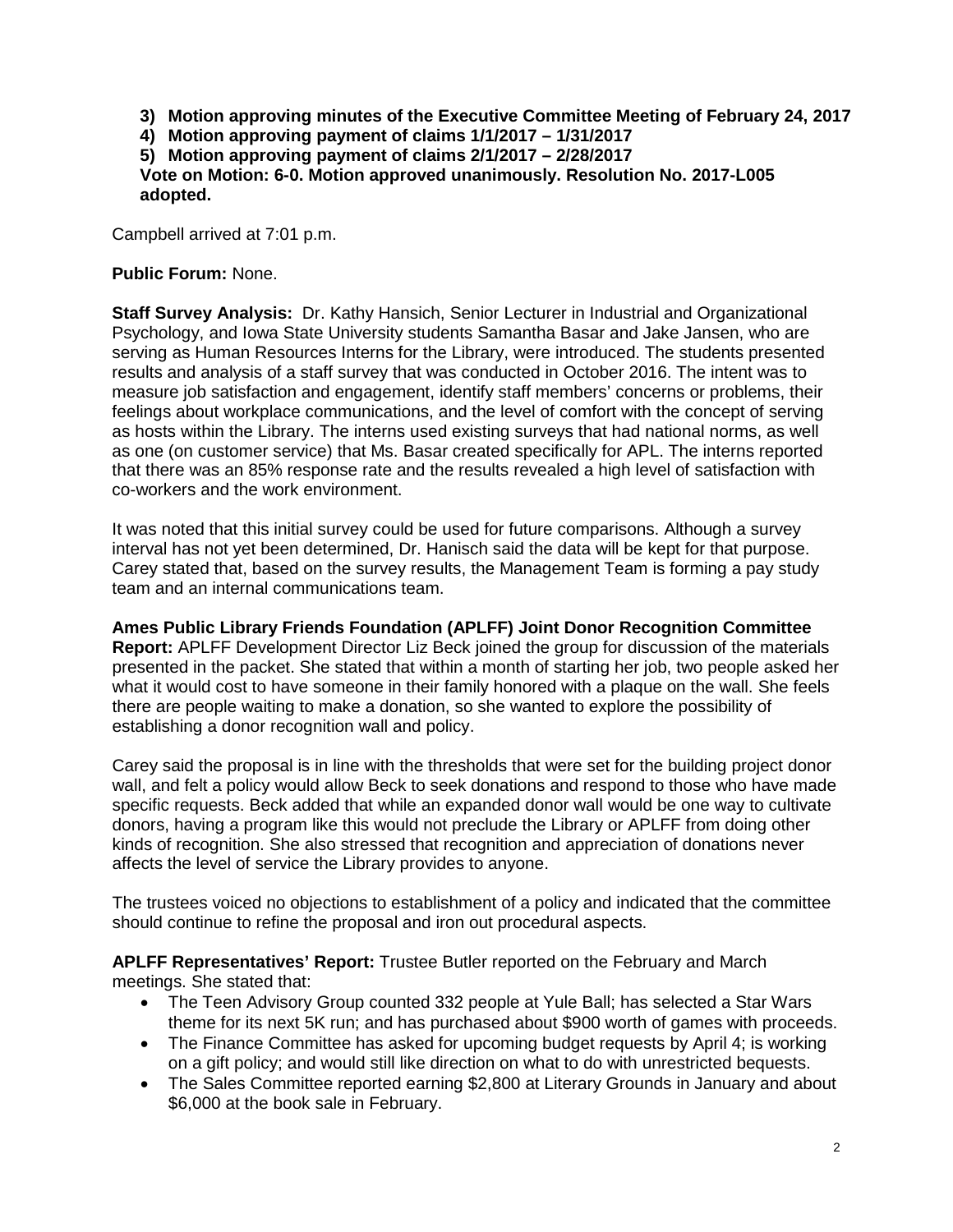- Jennie LeGates was welcomed to the Board of Directors this month.
- The Fundraising Committee netted \$345 from calendar sales; the spring mailing is scheduled to coincide with National Book Week; another Author Café will take place on April 1; and the idea of holding a "literary book crawl" is being explored.
- From the 413 letters that went out in the Holiday mailing, \$1,645 was received.
- The Nominating committee will be meeting later in March.
- The Executive Committee met with Liz Beck this week.
- Step into Storybooks will take place April 8 and volunteers are welcome.
- APLFF is a sponsor of an upcoming presentation by Leslie Odum Jr. at CY Stephens.

**Strategic Planning and Administrative Staff Report:** Carey said that Staff Day was held on Presidents' Day, with high turnout. The City's Boards and Commissions luncheon took place earlier in the day and Al Campbell was honored for his service as a trustee. Carey said the budget presentation to City Council went well. Two requested items were approved—funding to add 11 hours of custodial service per month to allow for deep cleaning and coverage during more open hours, and an increase of 10 hours per week for Information Technology staff.

Programming highlights Carey touched on were the Talk Race event, Ta-Nehesi Coates presentation, Battle of the Books, and a program honoring Carolyn Jons as one of ten Heroes across the nation for her work on early literacy skill development and reading readiness. She said the Germans in Iowa Exhibit and related presentations will continue through mid-April.

Carey spoke about two recently received awards. The Penguin Random House Foundation presented Kay Marner with the 2017 Award for Library Innovation at the American Library Association's Midwinter Meetings. Marner accepted it on behalf of all those working on Small Talk. The Library will receive \$10,000 and a \$1,000 worth of books. The Library also received the President's Award from the local chapter of the National Association for the Advancement of Colored People. Carey said the award is usually presented to an individual, but Edna Clinton explained that the Library was chosen because of APL's programming content over the last five years and the welcoming environment created by staff.

Carey said the first yearly report for Small Talk had been submitted to the LENA Foundation, along with the funding request for the second year. She stated that the APL Team was selected to attend the bi-annual LENA Conference on early literacy development and child brain development in September and will give a presentation on local successes.

Carey named several new employees: Ebby Brown, Library Assistant in Adult Services; Andrea Haughton, Clerk in Customer Account Services; Julie Hanson, Client Support Technician; and four Library Aides—Devan Melberg, Jennifer Lambert, Allison LaBorde, and Courtney Schill.

### **Display Spaces Policy:**

**Moved by Linch, seconded by Marshall, to adopt a resolution approving revisions to the Display Spaces Policy and changing the name to Display and Exhibit Policy, as presented/amended.**

There was discussion about the general guidelines requirement to include a date, place, and time on every item submitted for display, since certain posters or fliers might not pertain to a specific event, but be more informational in nature. After discussion, it was concluded that "essential information" might vary, depending on the nature of the item; in some cases, one criterion might also be the name of the sponsoring organization.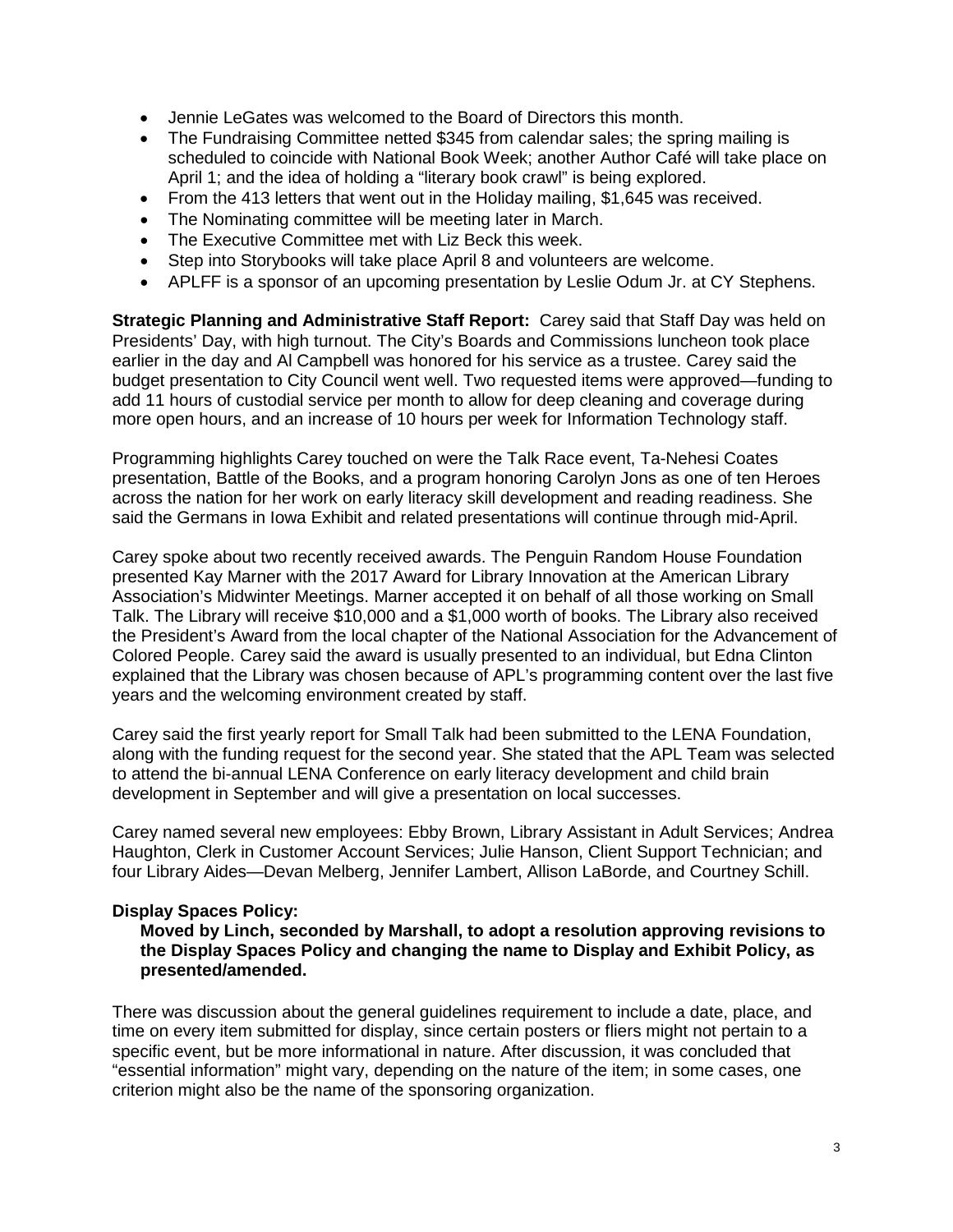By consensus, the Board directed staff to move the last sentence in the paragraph about Wall-Mounted Display Cases into the bullet points under General Guidelines for displays, include the sponsoring organization in the list of essential information pertaining to events, and re-phrase the final bullet point.

**Vote on Motion to approve the revised policy with amendments to be written by staff: 7-0. Motion approved unanimously. Resolution No. 2017-L006 adopted.**

**Penguin Random House Foundation's Library Award for Innovation:** 

**Moved by Barchman, seconded by Butler, to adopt a resolution directing the Penguin Random House Foundation's 2017 Library Award for Innovation (\$10,000 in cash and \$1,000 in books) to Small Talk in Story County.**

**Vote on Motion: 7-0. Motion approved unanimously. Resolution No. 2017-L007 adopted.**

#### **Artist Proposal from Stewart Buck:**

**Moved by Briese, seconded by Barchman, to adopt a resolution authorizing the Art Committee to finalize the proposal submitted by Stewart Buck and accept his offer to donate an original painting of the Dinkey, and further authorizing the Committee to use unspent private donations made to the Library Renewal Project to cover the cost of framing.**

Acker noted that the cost of framing was estimated at less than \$200. Carey said Mr. Buck told her that the Dinkey had come up in several conversations at Beyond Words and the committee discussed putting the work between the windows on the west wall of the Heritage Room. The artist spent several hours in the room to gain a sense of the space.

**Vote on Motion: 7-0. Motion approved unanimously. Resolution No. 2017-L008 adopted.**

#### **Kavanagh Donation of Wright Watercolors:**

**Moved by Linch, seconded by Butler, to adopt a resolution accepting the donation of from Pat and Judy Kavanagh of two watercolors by Mary Lou Wright.**

Carey mentioned that one of the donors, Judy Kavanagh, is a former Library trustee.

**Vote on Motion: 7-0. Motion approved unanimously. Resolution No. 2017-L009 adopted.**

**Director's Performance Evaluation:** Acker stated that Carey requested that the meeting be closed under the provision of Iowa Code Section 21.5(1) (i), which refers to the evaluation of the professional competency of an individual whose performance is being considered.

**Moved by Briese , seconded by Rohret, to close the meeting under the provisions of Iowa Code Section 21.5(1)(i) for the purpose of discussing the Director's performance evaluation. Roll Call Vote: 8-0. (Voting aye: Acker, Barchman, Briese, Butler, Campbell, Linch, Marshall, Rohret). Motion carried unanimously.** 

**The meeting was closed at 8:15 p.m. and reconvened in open session at 8:34 p.m.** 

**Director's Salary for Fiscal Year 2017/18:**